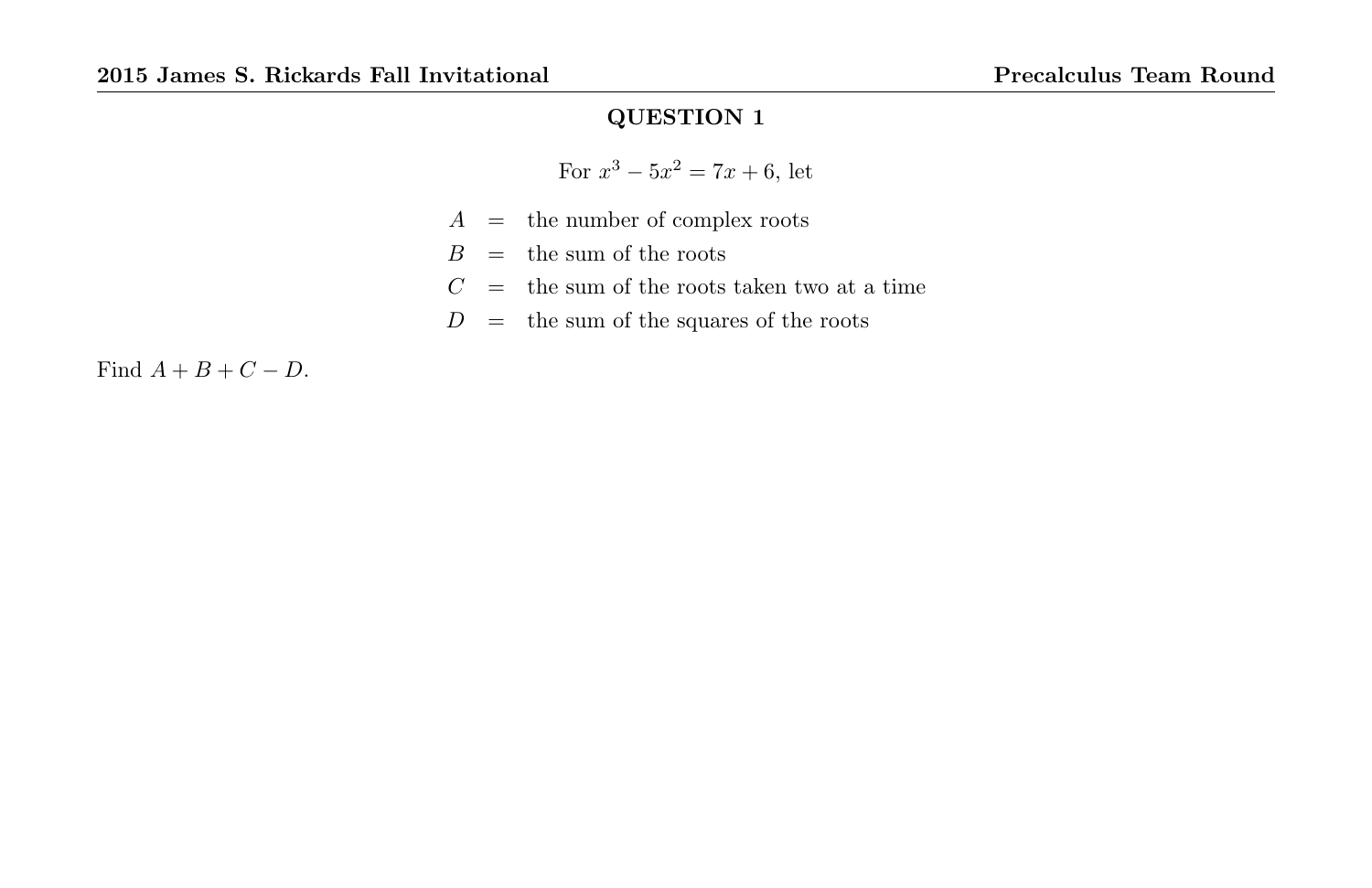Let  $sin(x) = \frac{3}{5}$  and  $cos(y) = \frac{-15}{17}$  such that x is in the first quadrant and y is in the third quadrant. Let

$$
A = \sin(x - y)
$$
  
\n
$$
B = \cos(x + y)
$$
  
\n
$$
C = \tan(x + y)
$$
  
\n
$$
D = \sin(2y)
$$

Find  $85A - 85B + 36C - 289D$ .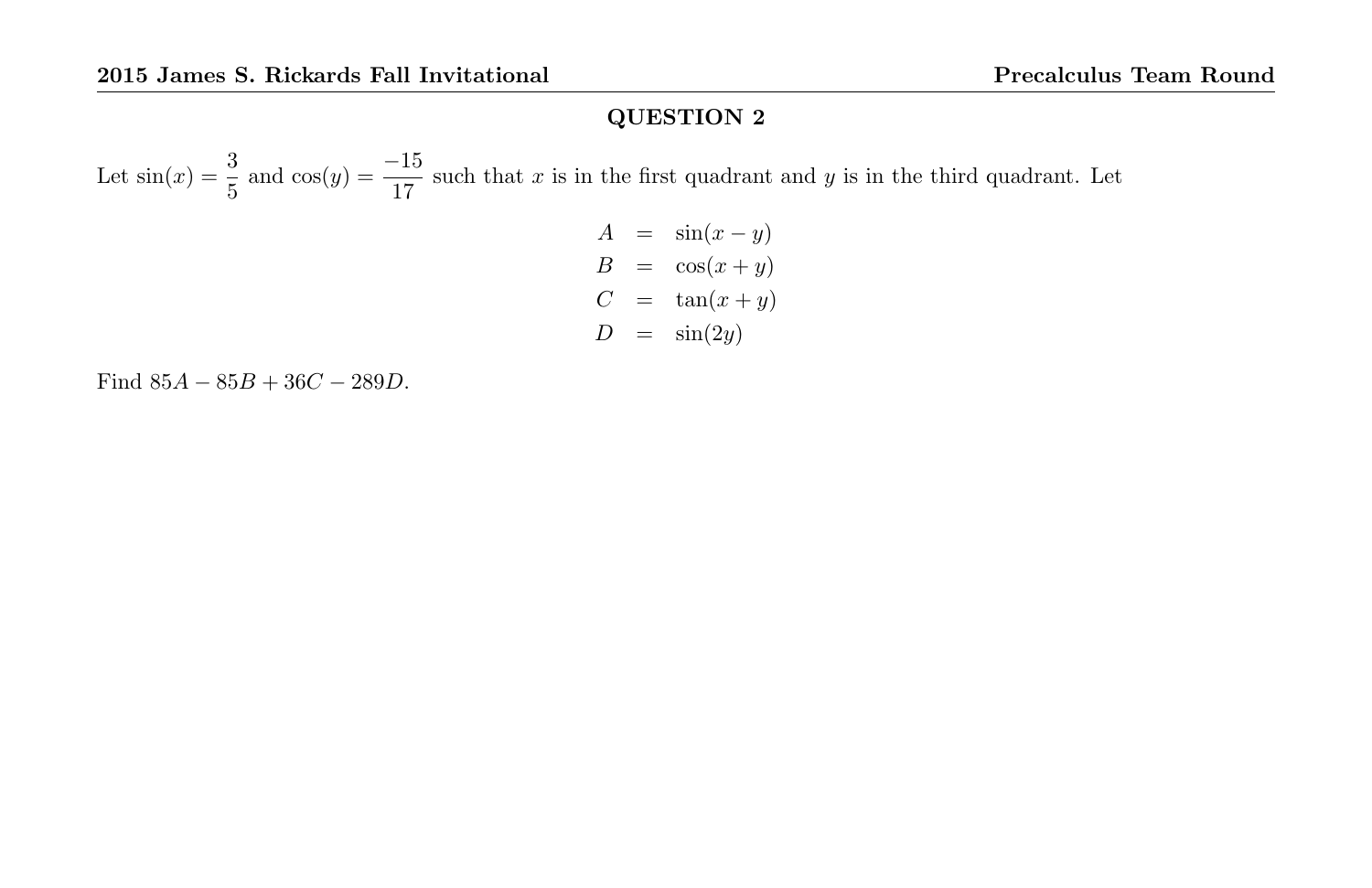Let

- A = the length of the radius of  $x^2 + y^2 6x 10y + 7 = 0$
- $B =$  the length of the latus rectum of  $y = 3x^2 + 18x + 28$
- C = the length of the transverse-axis of  $4x^2 + 9y^2 48x + 72y + 144 = 0$
- D = the sum of the slopes of the asymptotes of  $16x^2 9y^2 64x + 18y 89 = 0$

Find  $(A^2 + B - C)^D$ .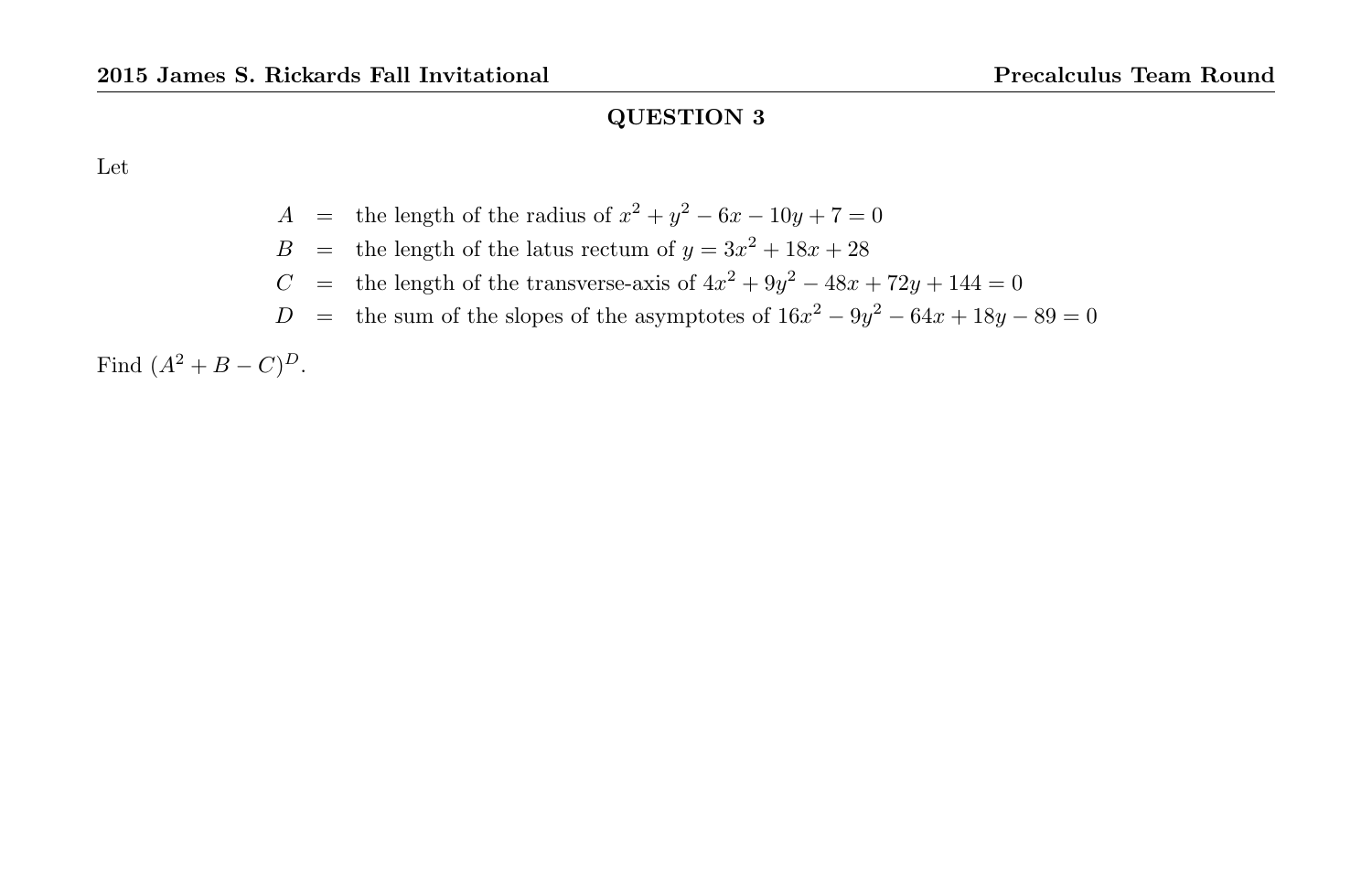Let

$$
A = \sum_{i=1}^{90} \sin^2(i^{\circ})
$$
  
\n
$$
B = \prod_{i=2}^{1023} \log_i(i+1)
$$
  
\n
$$
C = \sum_{i=0}^{8} \cos\left(\frac{\pi}{10} + \frac{2i\pi}{9}\right)
$$
  
\n
$$
D = \prod_{x=2}^{11} e^{\left(\frac{ix\pi}{6}\right)}
$$

Find  $A + B + C + D$ .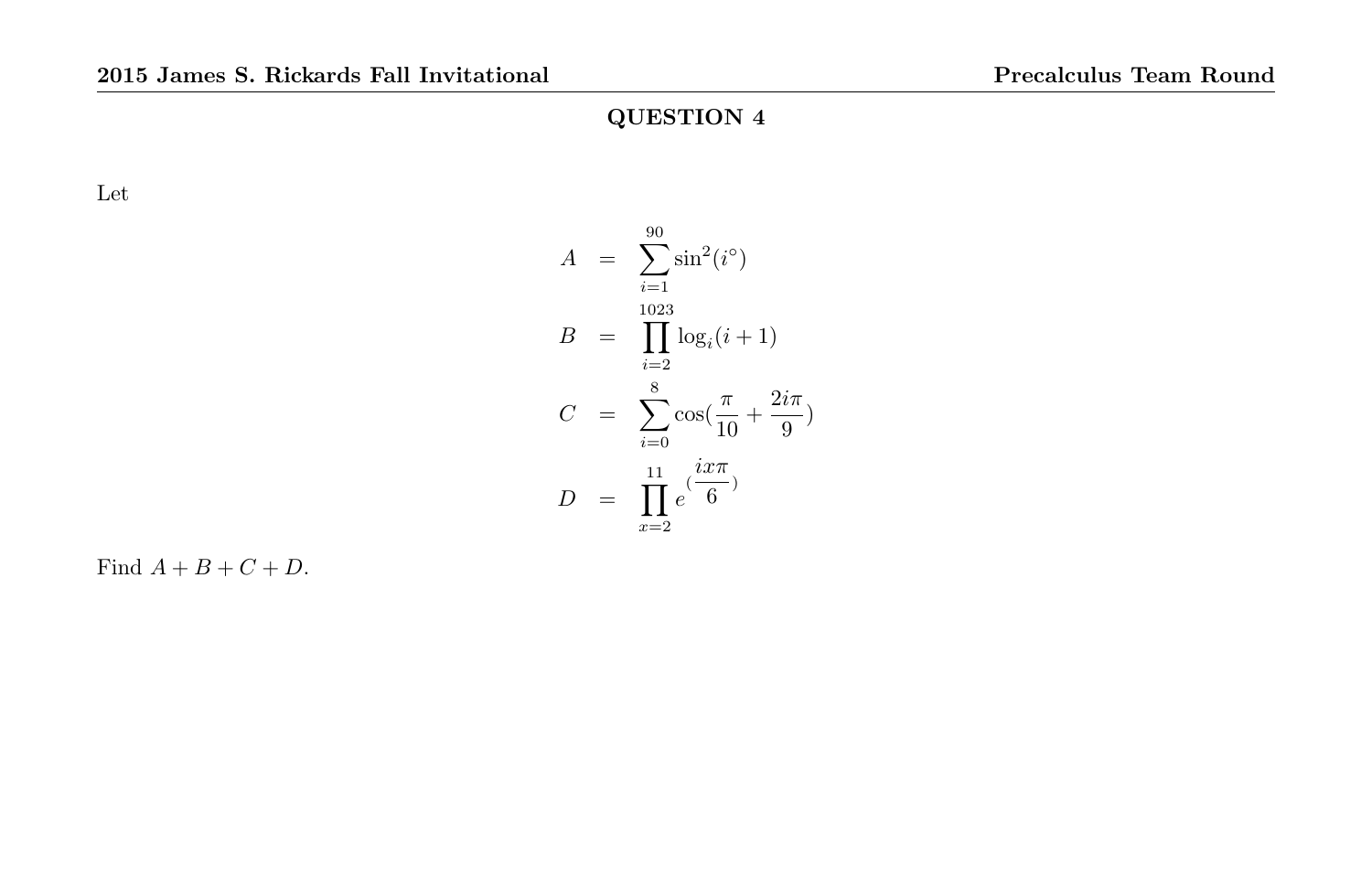Jasmine is riding a ferris wheel such that her distance to the ground varies sinusoidally over time. If she starts slightly past the bottom of the ride, it takes her 4 seconds to reach the top of the Ferris wheel, which stands 40 feet above the ground. The radius of the wheel is 15 feet and takes 20 seconds for a complete revolution. Jasmine's height above the ground can be described by  $y = A \cos(\frac{\pi}{B}(t-C)) + D$  such that y is in feet and t is in seconds.

Find  $A + B + C - D$ .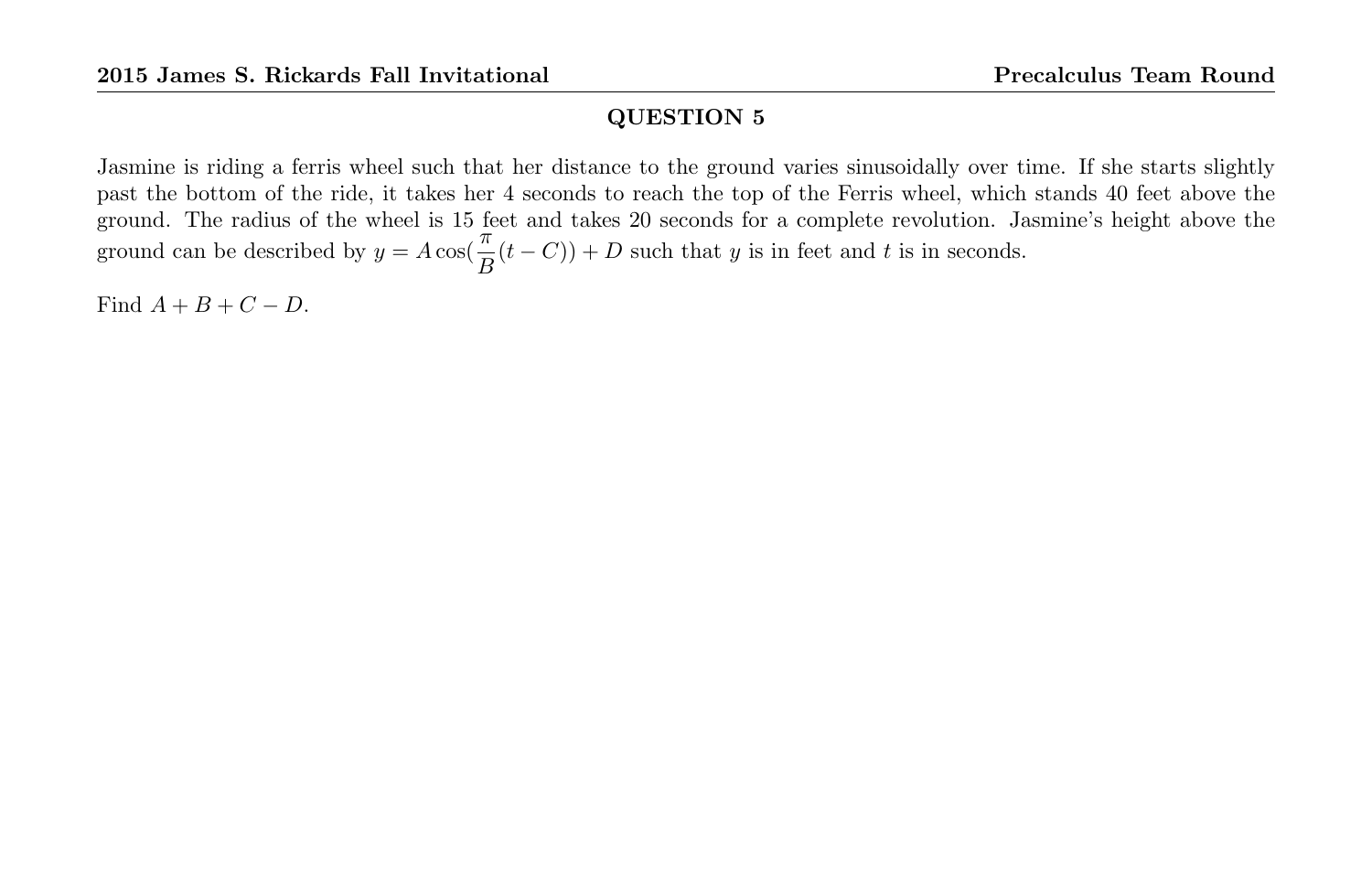Let

$$
A = \langle 2, 1, -1 \rangle \cdot \langle -3, 4, 1 \rangle
$$
  
\n
$$
B = |\langle 2, 1, -1 \rangle \times \langle -3, 4, 1 \rangle|
$$
  
\n
$$
C = \text{tangent of the angle between } \langle 2, 1, -1 \rangle \text{ and } \langle -3, 4, 1 \rangle
$$
  
\n
$$
D = \langle 2015, 2014 \rangle \cdot \langle 2015, -2014 \rangle
$$

Find  $\frac{A}{B} + C + D$ .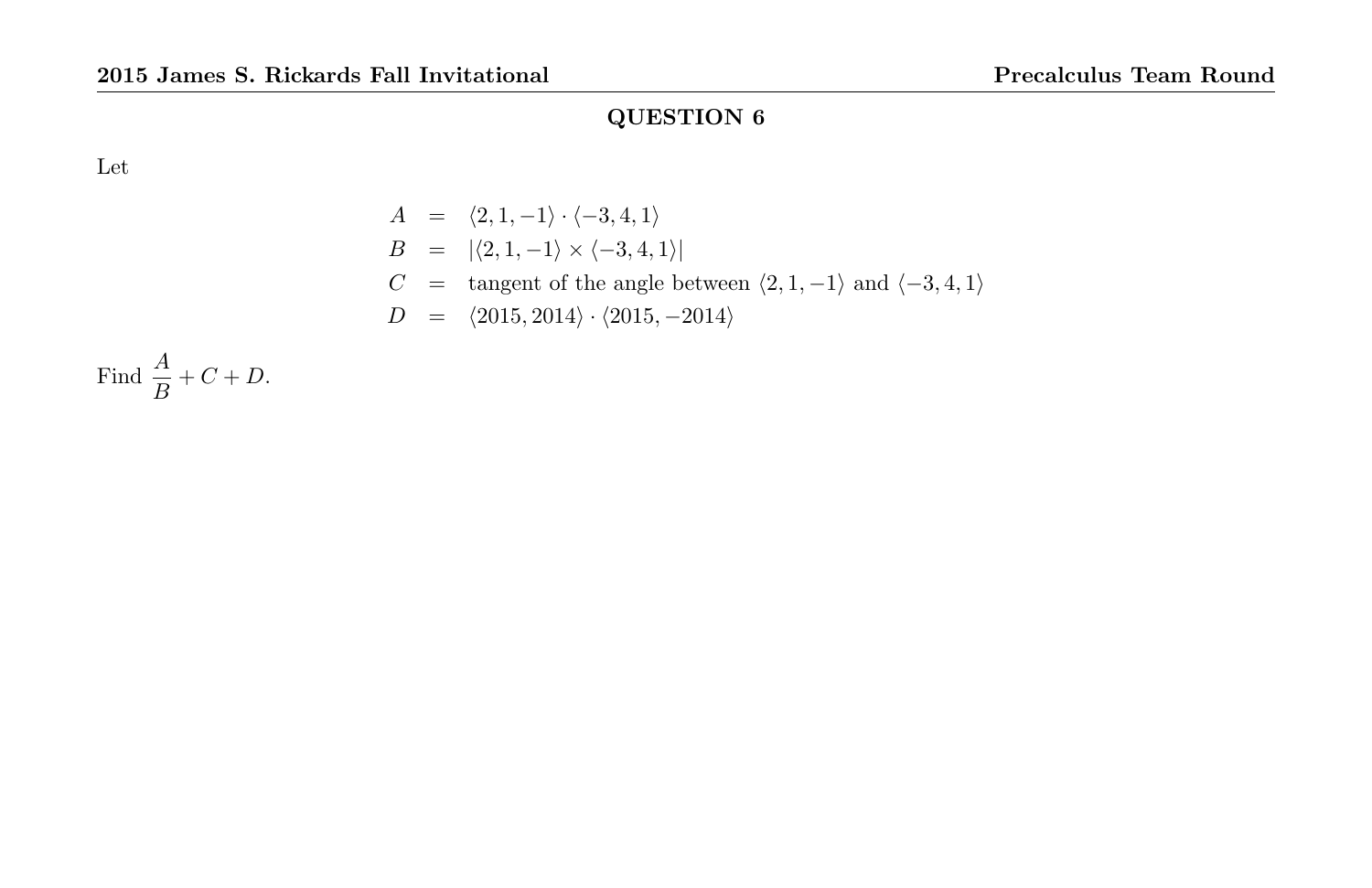The planes  $-3x + 6y + 7z = 2$  and  $x + Ay + Bz = 6$  are perpendicular. The plane of the second equation also passes through the point  $(-3,6,5)$ . Find the values of A and B.

A circle contains the points (1,3) and (-2,9). Find the value of X such that (X,2015) cannot be on the same circle.

Find  $(A + B)X$ .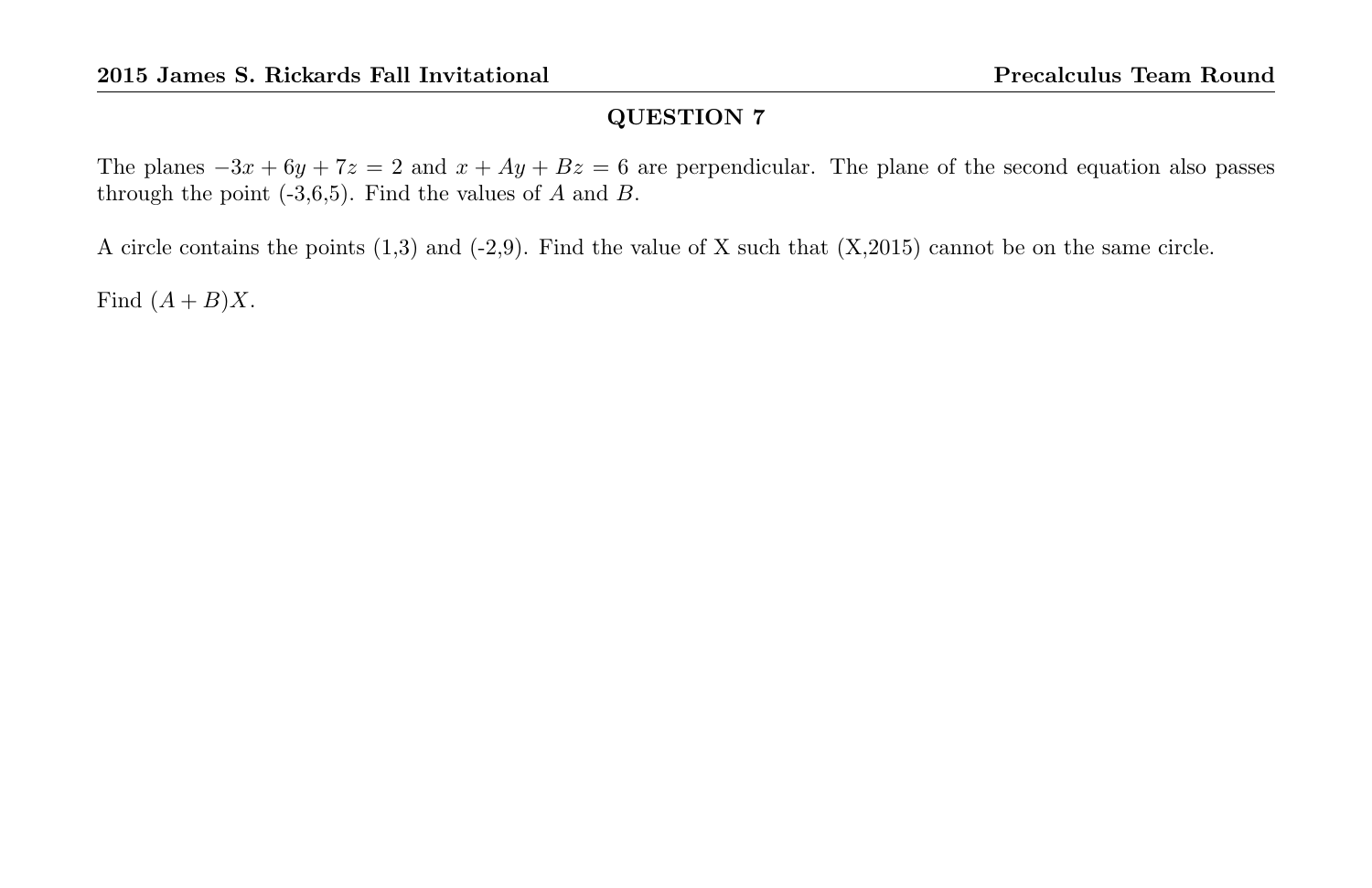Let

$$
A = i^{0} + i^{1} + i^{2} + ... + i^{2013} + i^{2014} + i^{2015}
$$
  
\n
$$
B = \sqrt{2}cis(\frac{\pi}{4})
$$
 expressed as a complex number in the form  $a + bi$   
\n
$$
C = (\frac{1}{2} + \frac{i\sqrt{3}}{2})^{2015}
$$
  
\n
$$
D = (\frac{1}{2} - \frac{i\sqrt{3}}{2})^{2015}
$$

Find  $A + B + C + D$ .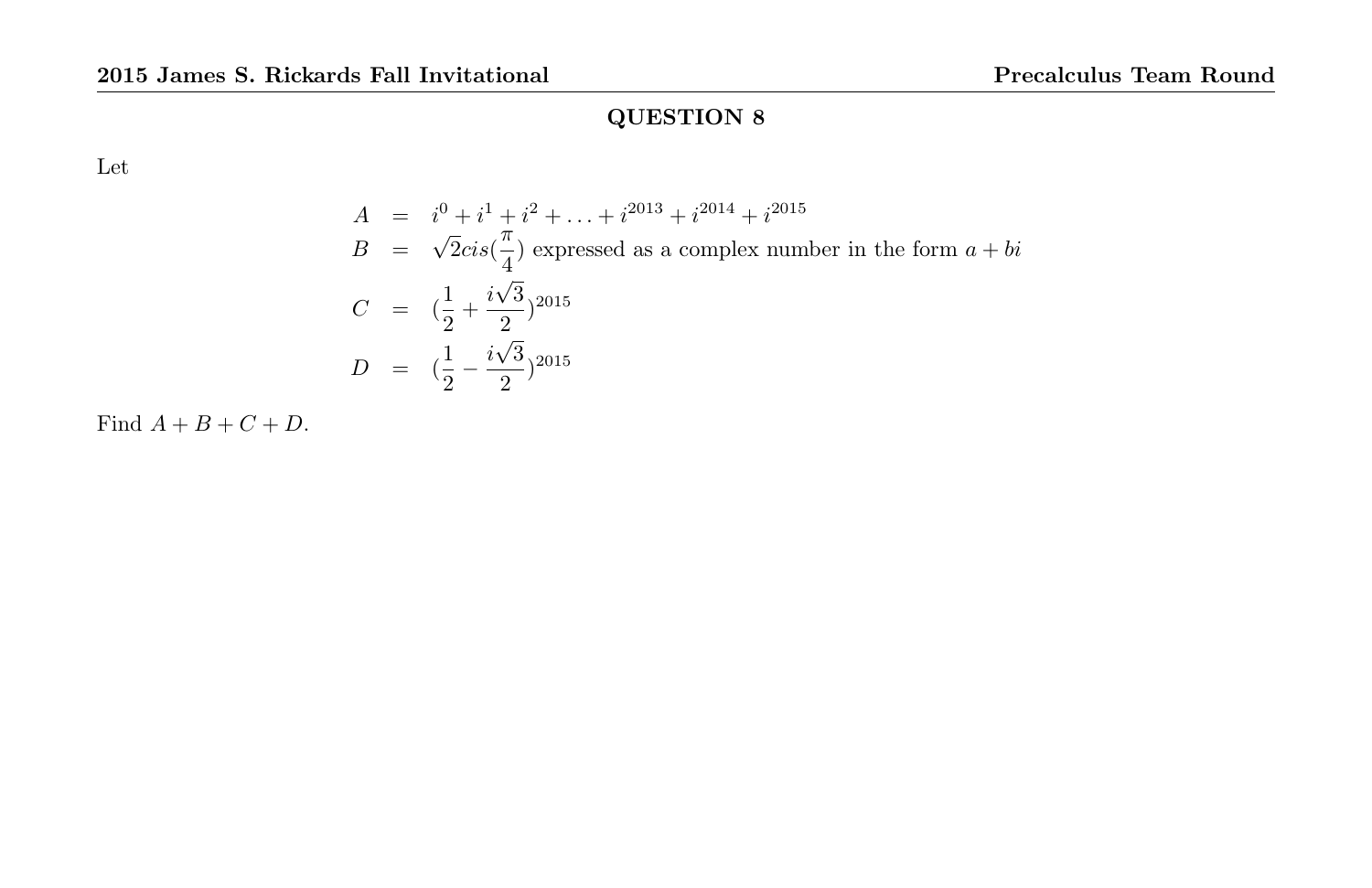Evaluate the following:

| 3 | 0               | 3              | $-1$      |
|---|-----------------|----------------|-----------|
|   | $3\phantom{.0}$ | 4              | $-2^{-1}$ |
| 4 | $-2$            | $\overline{2}$ | 1         |
| 1 | $-1$            | 2              | 0         |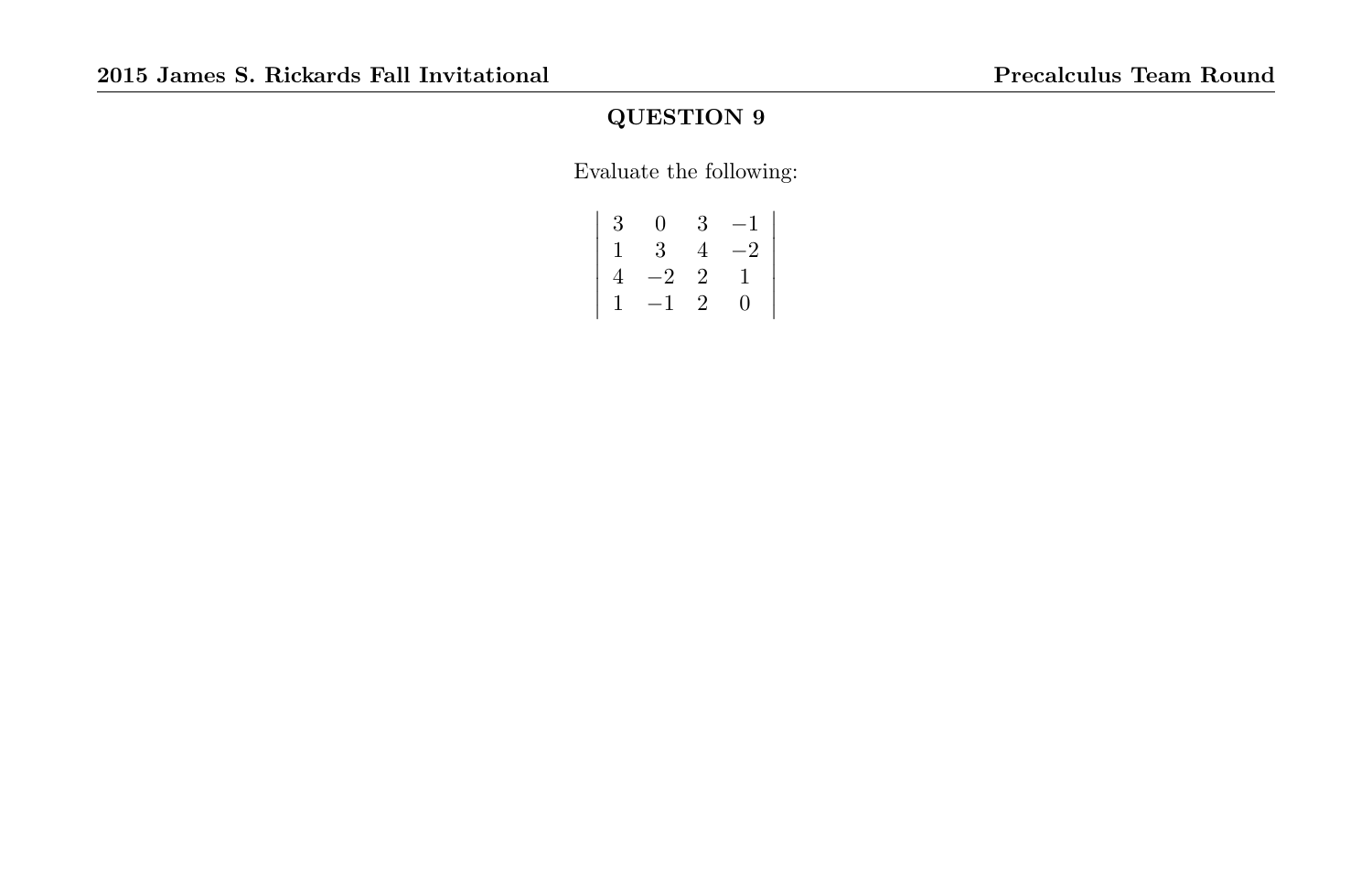Let

$$
A = \cos(\frac{\pi}{6}) + \sin(\frac{\pi}{4})
$$
  
\n
$$
B = \cos(\frac{5\pi}{12})\sin(\frac{\pi}{12})
$$
  
\n
$$
C = \sin(15^{\circ}) + \sin(75^{\circ})
$$
  
\n
$$
D = \cos(15^{\circ}) + \cos(75^{\circ})
$$

Find  $A + 2B + C + D$ .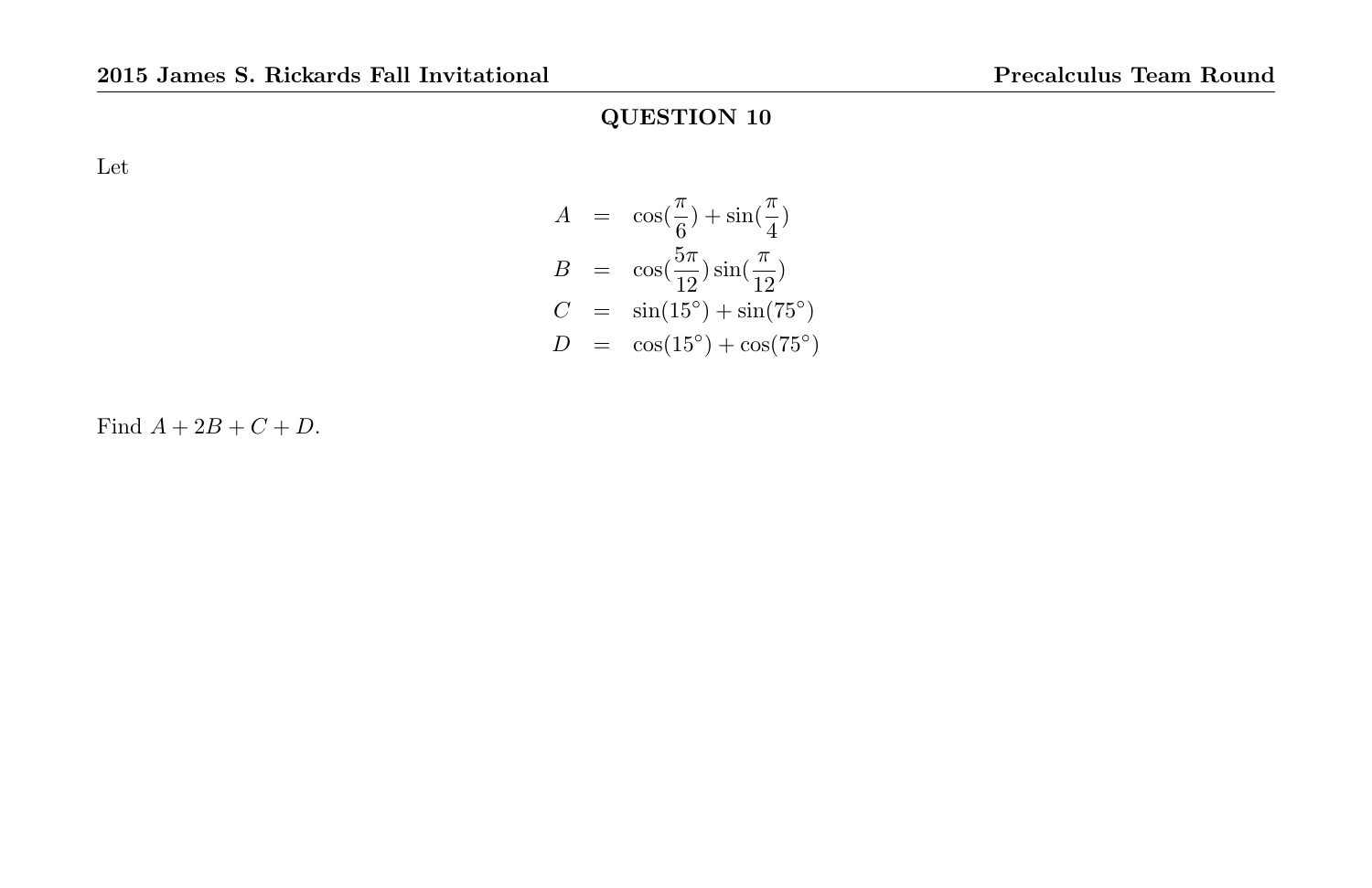Evaluate  $\sqrt{((\sqrt{2} + \sqrt{5} + \sqrt{13})(\sqrt{5} + \sqrt{13} \sqrt{2}$  $(\sqrt{2} + \sqrt{13} \sqrt{5}$  $(\sqrt{2} + \sqrt{5} -$ √ 13)]. Hint: Use Heron's Formula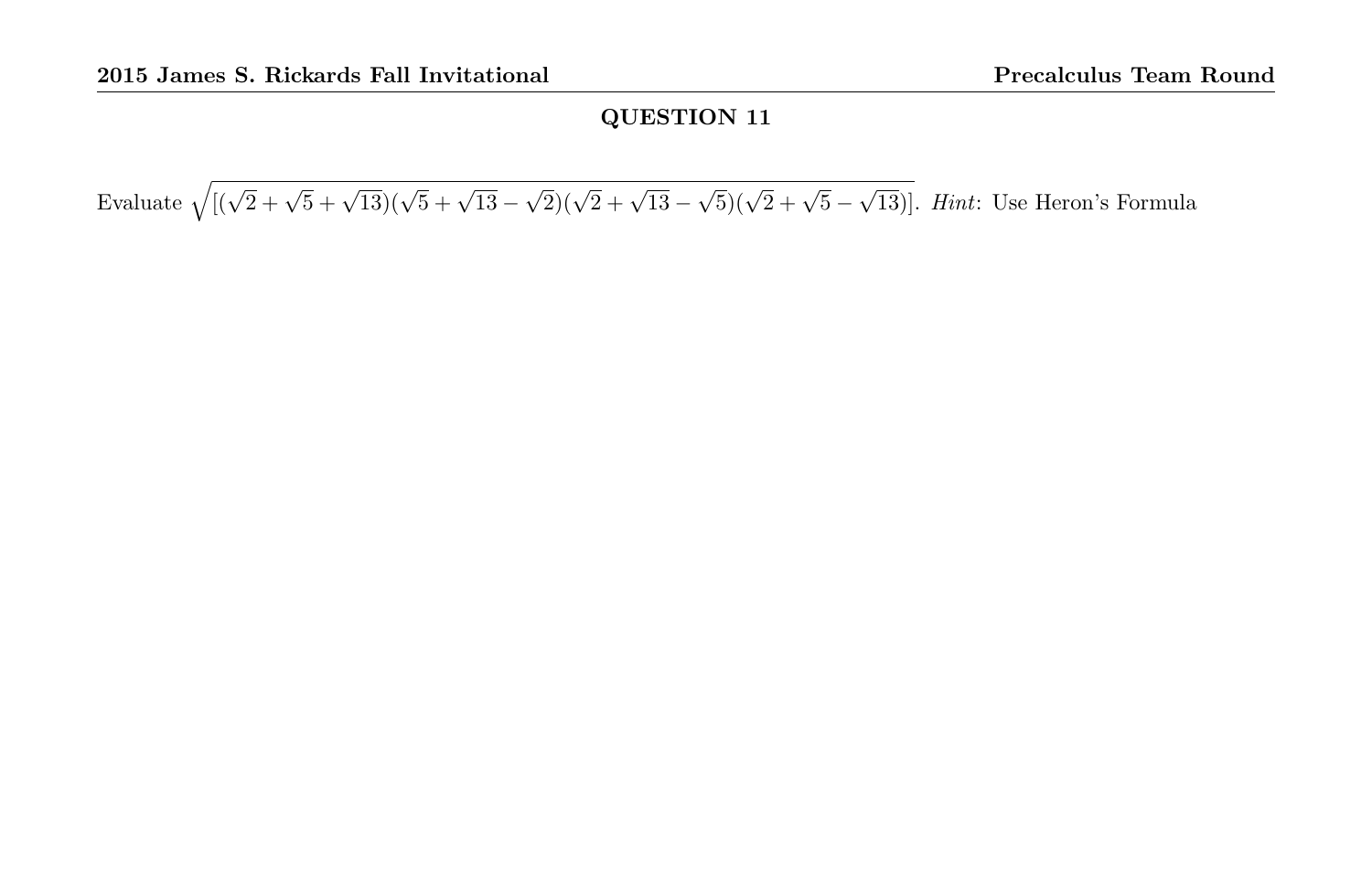The roots of  $(x+2)(x+3)(x-4)(x-5) - 44$  can be expressed as  $A \pm$ √  $B$  and  $C \pm D$ √  $E$ , such that  $A, B, C, D$ , and  $E$ are positive integers.

Find  $A + B + C + D + E$ .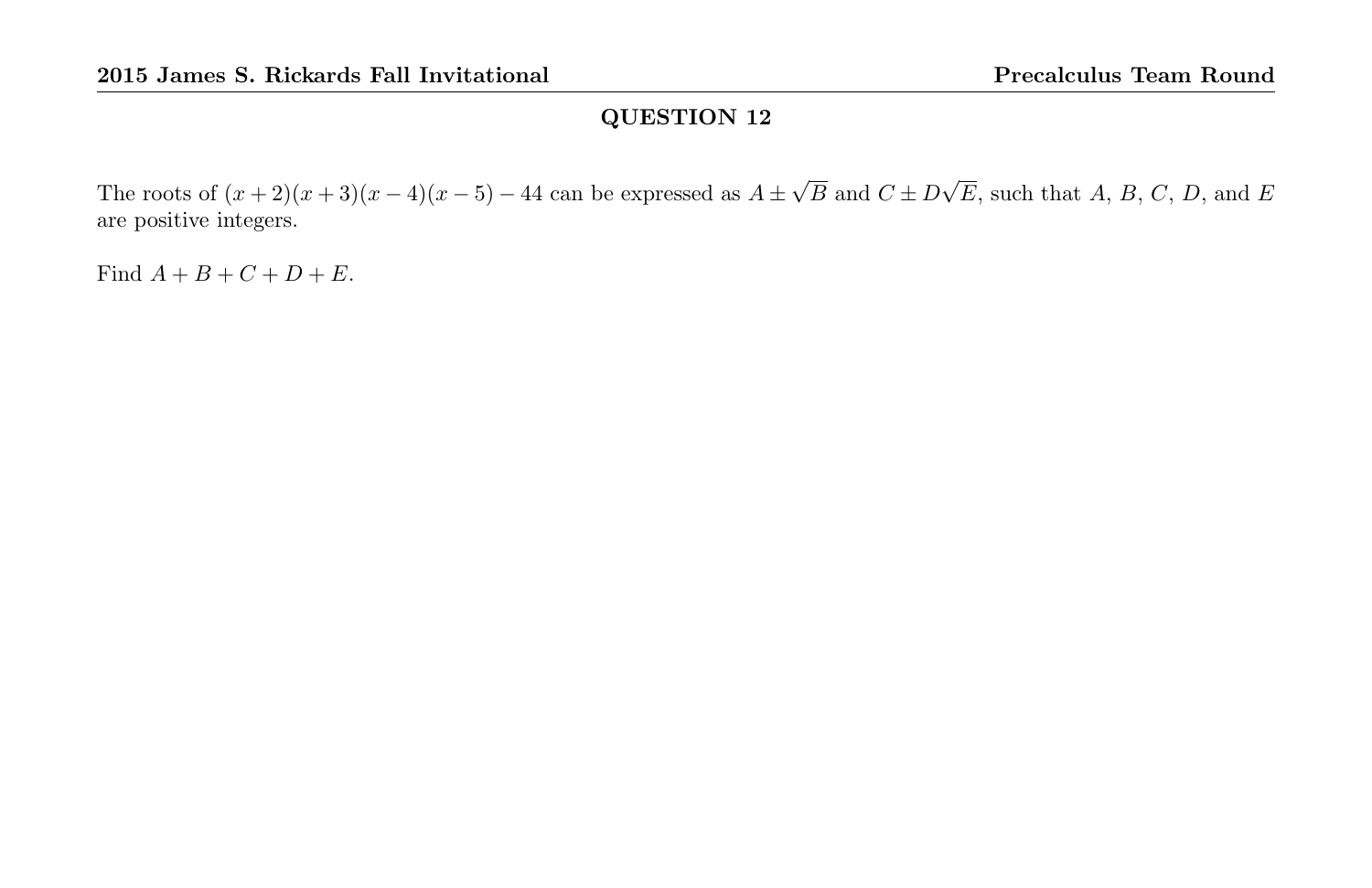Kyle yells "voat.co" so Aditya now must meet him to say "free speech". The two are in the polar system; Kyle is at  $(2, \frac{\pi}{16})$  $\frac{\pi}{12}$ ) and Aditya is at  $(2, \frac{5\pi}{12})$  $\frac{3\pi}{12}$ ). Let A be the shortest distance Aditya must walk to meet Kyle.

Kim is busy watching The Office so she decides to bribe Jasmine with gummies to do her math homework. Let B be equal to the length of the latus-rectum, and C be equal to the eccentricity for  $r = \frac{2}{2}$  $\frac{2}{3 + 5\sin(\theta)}$ .

Find  $A + B + C$ .